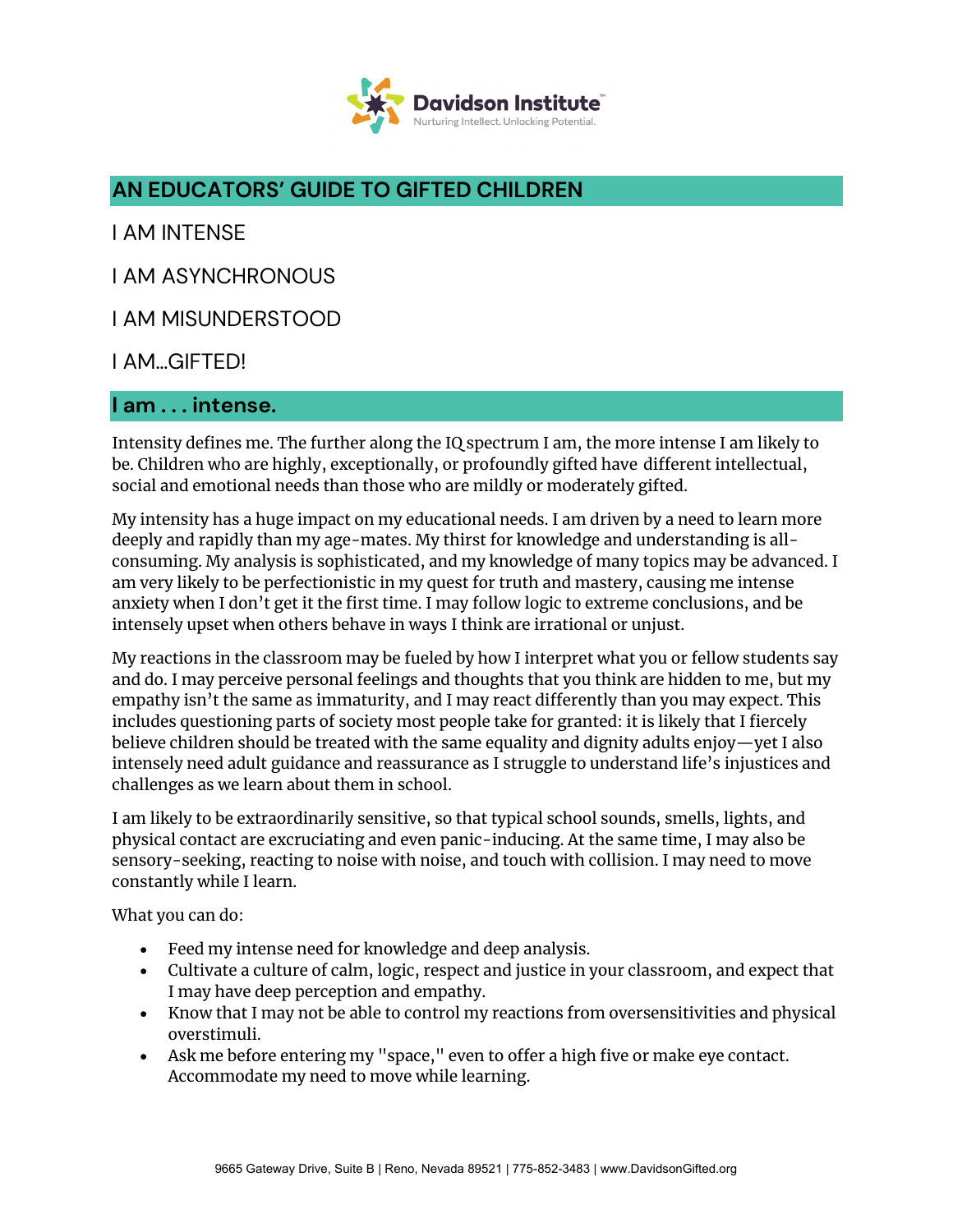

#### **I am . . . asynchronous.**

I am many ages at once: 8 years old chronologically, but 15 when I read or do math; 10 socially, but only 6 when I write. My asynchrony may work in my favor in one situation, but not in another. This is particularly true if I am gifted but have a learning disability like dyslexia, ADHD, Asperger's Syndrome Disorder or others (this is called being "twice exceptional").

No matter how advanced my intellectual understanding is, it is likely to outstrip my emotional coping skills because of my limited life experience.

I may learn to do math or read early, but I may also develop fine motor skills late.

Even at surprisingly young ages, I am acutely aware of how different I am from my age-mates. I can see that others treat me as if there is something "wrong" with me. But asynchrony isn't an indicator of a problem in itself; it is part of who I am.

What you can do:

- Provide educational content matched to my intellectual age, not my chronological age.
- Challenge me by using vocabulary you would use with an older child, or even an adult. I will ask if I don't understand you.
- Uneven development across domains, even if I am achieving above grade-age level, may indicate that I am compensating for a learning disability.
- Help support my weaknesses and any learning disabilities, while challenging my intellect, so that I can learn to work hard, persist, and take intellectual risks. This is crucial to my well-being.
- Discuss my asynchrony matter-of-factly with me; it is part of who I am. But honor my dignity, particularly in areas where I lag behind.

My family needs your support as much as you need theirs; I wear them out as much as I wear you out! It is okay to offer my parents ideas in helping meet my intellectual needs at home. At the same time, they probably have effective ideas to help make your job with me easier.

### **I am . . . misunderstood.**

I have astounding educational, social, and emotional needs stemming from my intensity and asynchrony. The higher my IQ, the less likely I am to perform well in school. I crave high-level challenge and vast quantities of information. My need to learn drives me, every waking moment. I am happiest when I am learning new things. Unlike typical kids, I do not thrive on repetition and can be easily frustrated by it.

If I appear to "level out" with typical children in third grade, it is more likely despondence or even depression in reaction to the extreme educational mismatch. I may hide who I am, especially if I am a girl.

But giftedness is not temporary; it is a neurological condition. It is part of my original equipment and will stay with me my entire life.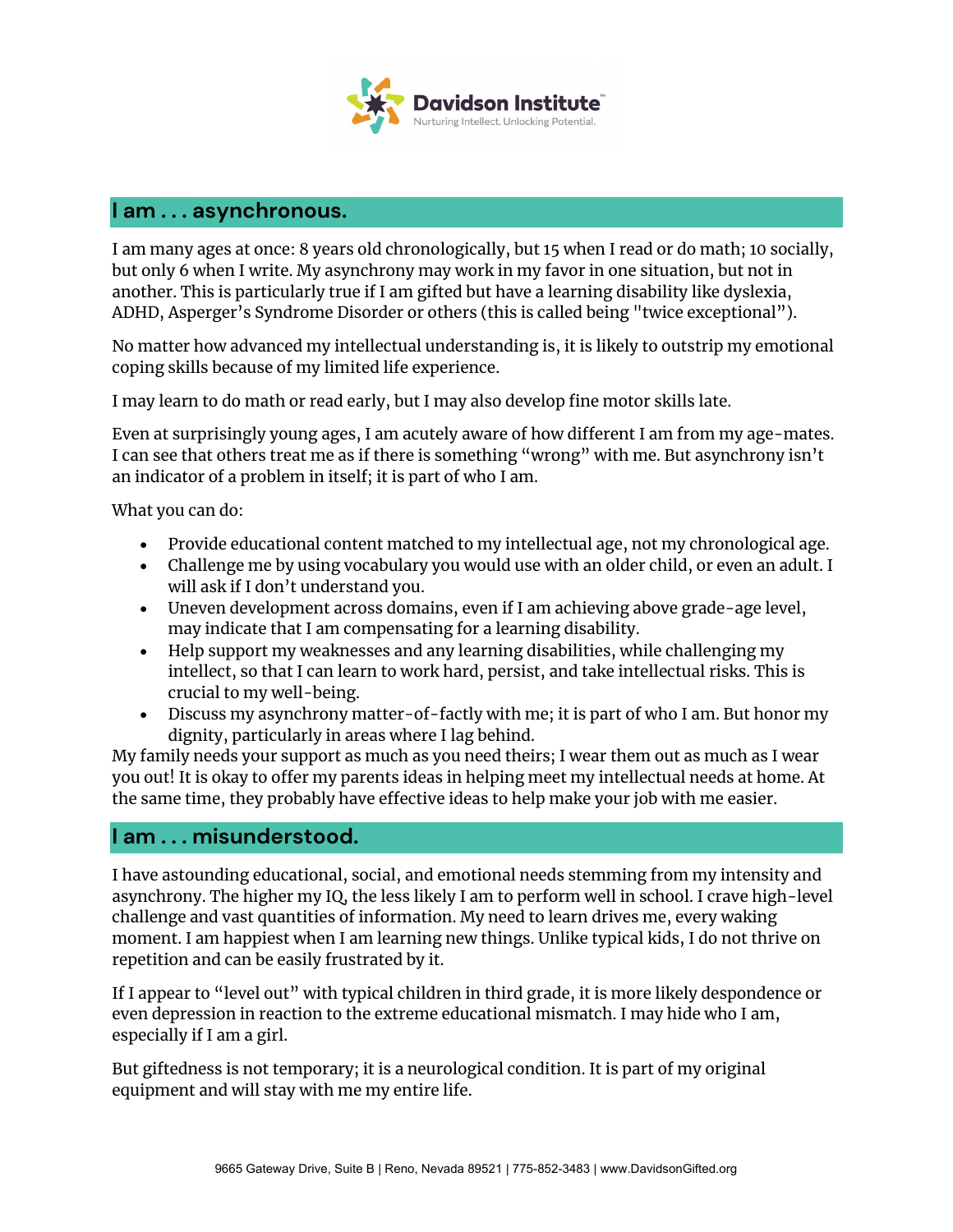

I may act out because my needs are not being met; this is the case even if I am extremely young. Sometimes I will "shut down" altogether. I may not show teachers what I am capable of, especially if my abilities have drawn unwelcome attention in the past. I may be slow to answer as I mull over many possible answers you may not have anticipated. I may refuse to endure practicing rote materials I've known for years. I almost certainly question authority and reject illogical or unjust rules.

I will not socialize with children with whom I have nothing in common just because we have the same birth year. I likely get along better with much older children, or even adults.

But in the correct educational setting, matched to my intellectual age and pace, with true intellectual peers, nearly all of my challenging behaviors vanish. Contrary to what you may have been told, I will benefit intellectually, socially and emotionally from acceleration, especially if the older class is prepared for my arrival.

If my parents are advocating for me, is very unlikely they are pushing me to achieve. Instead, they are trying to find ways to meet my needs. My giftedness, even if profound, is not the result of my working hard (but my family and educators can and should help me learn to do so).

What you can do:

Educate yourself about the top myths about giftedness and gifted education. (Resources are listed on [our website.](https://www.davidsongifted.org/resource-library/)) Know that one of my greatest challenges in childhood will be coping with my understanding of how different I am from my age-mates, and even from other gifted children. Finding ways to include me daily with true intellectual peers is the surest way to help me.

Understand that my giftedness does not imply that I work hard; nor does it imply that my parents are pushing or "hothousing" me. It is who I am, and I am dragging my parents along for the ride.

If you seek to measure my abilities, understand the ramifications of ceiling effect for gifted children, especially those who are highly, exceptionally, or profoundly gifted. Take my parents' account of my giftedness seriously; research shows that parents are the most accurate predictors of the level of their children's giftedness, particularly for highly, exceptionally, and profoundly gifted children.

## **I am . . . incredibly unique.**

...even among other gifted children. My abilities may differ from other gifted kids. I may be lousy at math, but years ahead in reading. I may be incredibly talented in math, but after years of not being challenged in school, I may have very poor work habits and may have lost my innate love of learning. My advanced potential may lie in non-academic areas, or areas that schools don't always measure well, like pattern-spotting, leadership skills, emotional precociousness, or the arts.